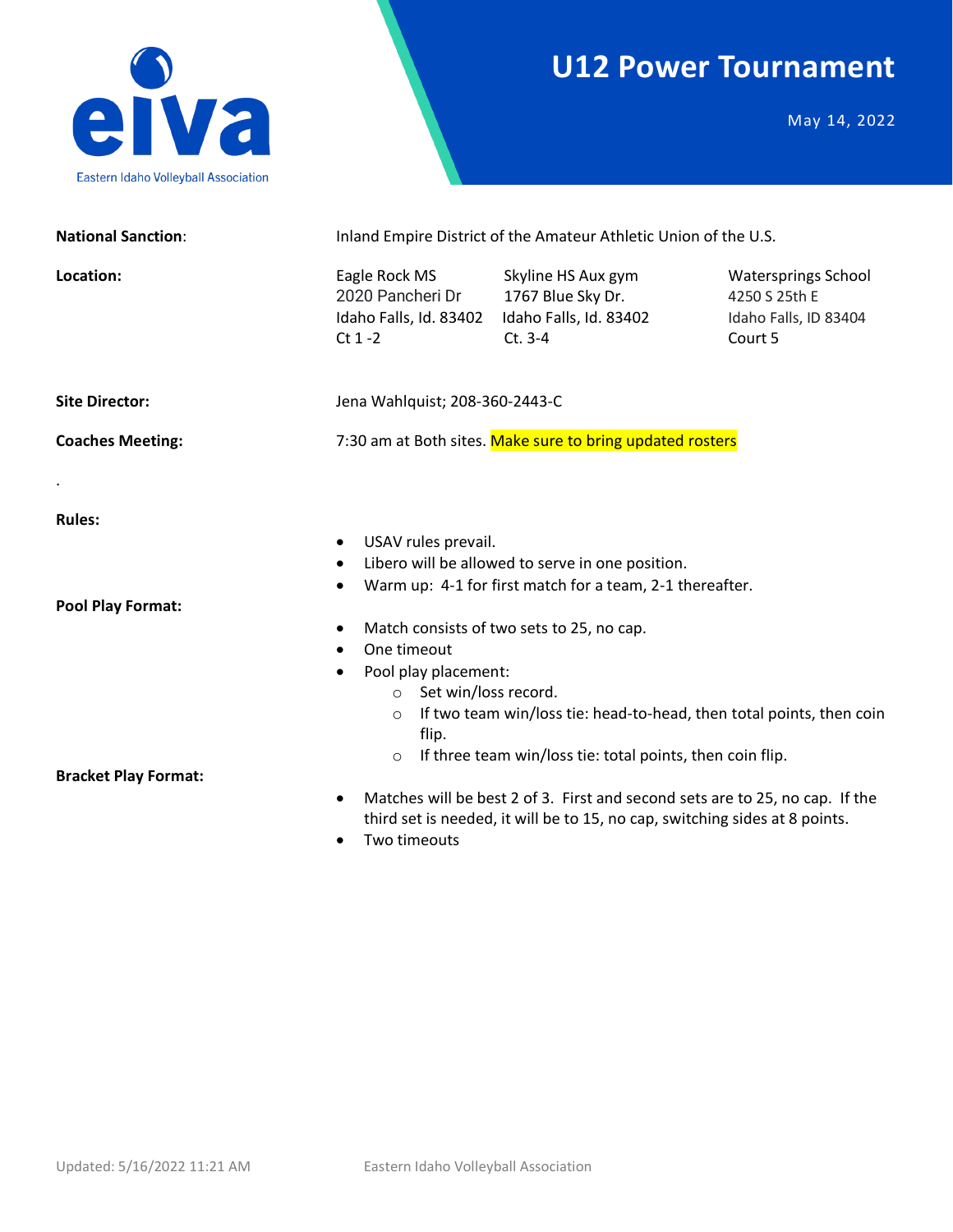# **Pools, Saturday 8 AM**

| Pool A (Court 1)<br>Eagle Rock Middle School | Pool B (Court 2)<br>Eagle Rock Middle School | Pool C (Court 3)<br>Skyline HS Aux Gym |
|----------------------------------------------|----------------------------------------------|----------------------------------------|
| <b>Crossfires</b>                            | <b>Wyoming Wild</b>                          | <b>Shelley Leckington 11</b>           |
| <b>SRVBC Goodwin</b>                         | <b>IMUA Debby</b>                            | <b>Hornets 12</b>                      |
| Grizz 12 Sara                                | Grizz 12 Nikki                               | TRVC 4/5 <sup>th</sup> Silver          |
| Mt. Borah 12                                 | <b>Tigers Jr 12 Orange</b>                   | <b>Pocatello Elite</b>                 |
| Pool D (Court 4)<br>Skyline HS Aux Gym       | Pool E (Court 5)<br>Watersprings             |                                        |
| <b>Broncos 12 Dahle</b>                      | <b>IMUA Nicki</b>                            |                                        |
| Declo 6th                                    | <b>Tigers Jr 12 Black</b>                    |                                        |
| <b>IMUA Liz</b>                              | <b>SSCVA 12 Blue</b>                         |                                        |
| <b>SRVBC Jackson</b>                         | <b>WSW VC Nichole</b>                        |                                        |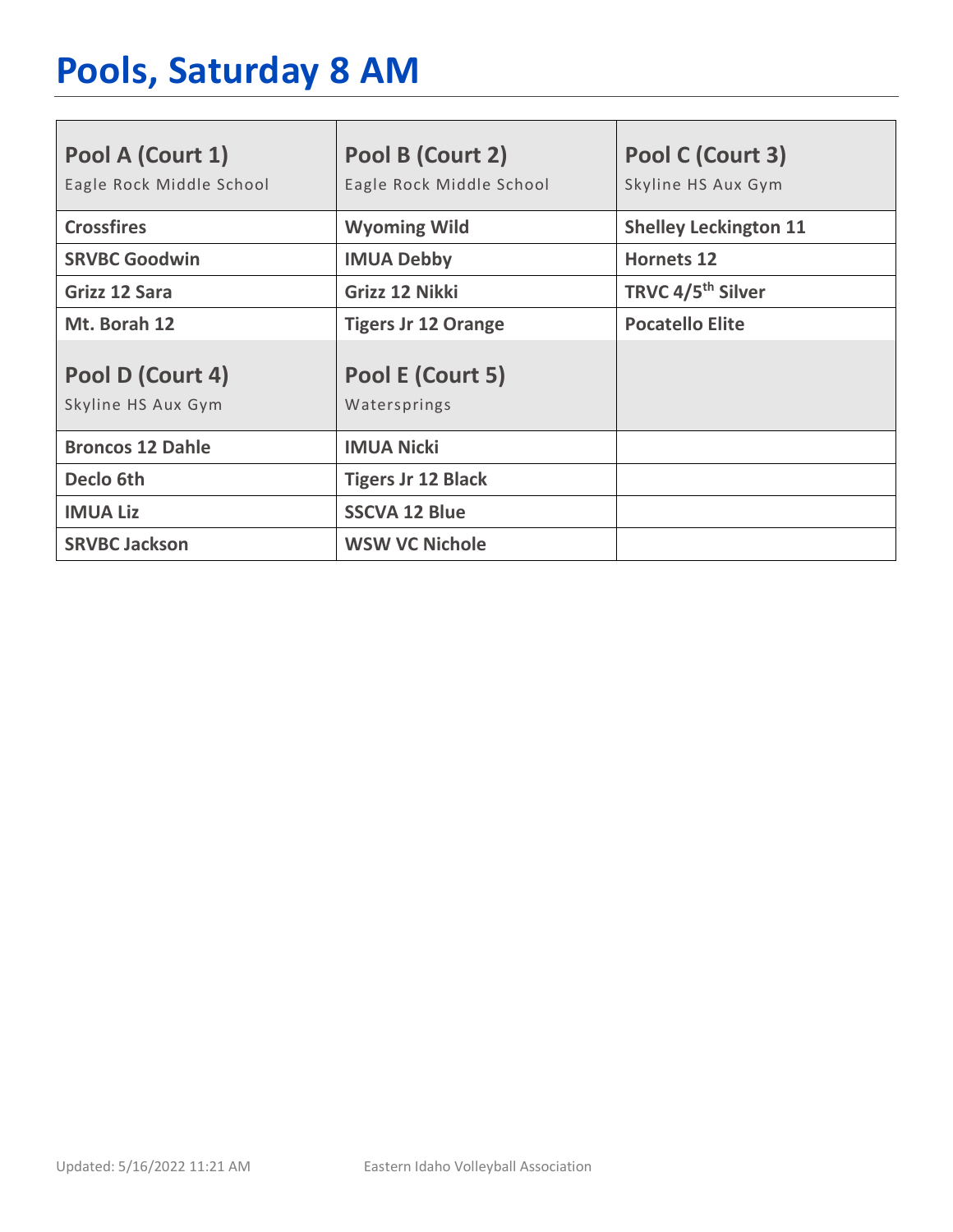## **Pool Play, 4 Teams**

*Matches consist of two sets to 25, no cap.*

*Pool place is determined by win/loss record. In the event a two-team tiebreaker is needed, use head-to-head result, then total point differentials, then a coin flip. In the event a three-team tiebreaker is needed, use total point differentials, then a coin flip.*

*Point differential is the point difference in a set score between two teams. For example, if team 1 wins a set over team 3 by a score of 25-20, record +5 for team 1 and -5 for team 3. At the end of pool play, sum the point differentials for each team to get a total point differential amount.* 

|        | <b>Team Name</b> | <b>Wins</b> | <b>Losses</b> | <b>Point Differentials</b> | <b>Total</b> | <b>Place</b> |
|--------|------------------|-------------|---------------|----------------------------|--------------|--------------|
| Team 1 |                  |             |               |                            |              |              |
| Team 2 |                  |             |               |                            |              |              |
| Team 3 |                  |             |               |                            |              |              |
| Team 4 |                  |             |               |                            |              |              |

|                                        | Match $2 \times 4(1)$ Scores:              |
|----------------------------------------|--------------------------------------------|
|                                        |                                            |
|                                        | Match $4 \quad 2 \text{ vs } 3(1)$ Scores: |
| Match 5 $3$ vs 4 (2) Scores:           |                                            |
| Match $6 \t1 \text{ vs } 2(4)$ Scores: |                                            |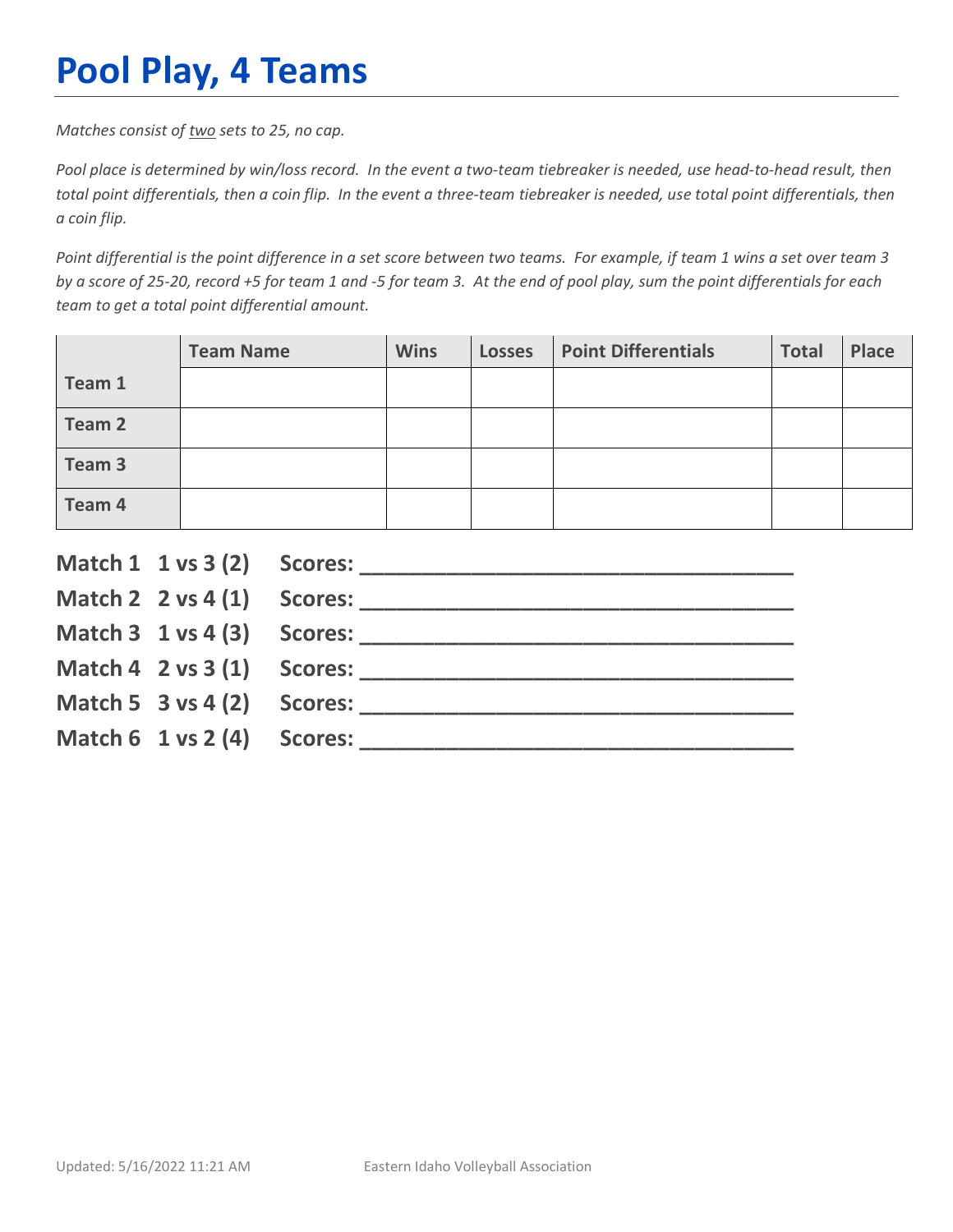## **Pool Play, 3 Teams**

*Matches consist of three sets to 25, no cap.*

*Pool place is determined by win/loss record. In the event a two-team tiebreaker is needed, use head-to-head result, then total point differentials, then a coin flip. In the event a three-team tiebreaker is needed, use total point differentials, then a coin flip.*

*Point differential is the point difference in a set score between two teams. For example, if team 1 wins a set over team 3 by a score of 25-20, record +5 for team 1 and -5 for team 3. At the end of pool play, sum the point differentials for each team to get a total point differential amount.* 

|        | <b>Team Name</b> | <b>Wins</b> | <b>Losses</b> | <b>Point Differentials</b> | <b>Total</b> | Place |
|--------|------------------|-------------|---------------|----------------------------|--------------|-------|
| Team 1 |                  |             |               |                            |              |       |
| Team 2 |                  |             |               |                            |              |       |
| Team 3 |                  |             |               |                            |              |       |

| Match 1 1 vs 3 (2) Scores:               |                               |
|------------------------------------------|-------------------------------|
|                                          | Match $2 \times 3(1)$ Scores: |
| Match $3 \t1 \text{ vs } 2 \t3)$ Scores: |                               |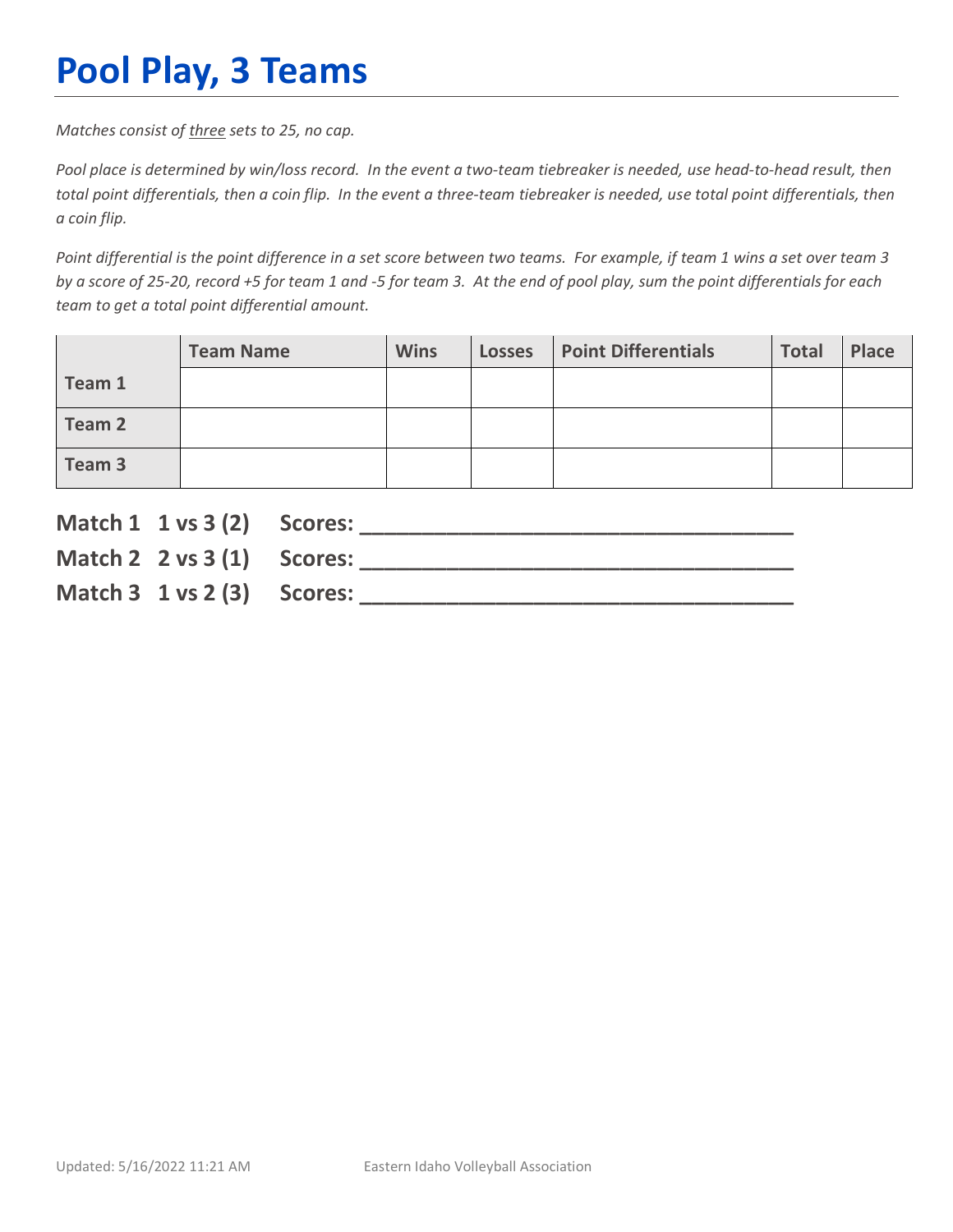# **Bracket Seeding**

*Teams are seeded by their pool place and number of pool play wins. When a tiebreaker is needed, use total point differentials, then a coin flip*

#### **1st Place Teams**

| Pool         | <b>Team Name</b> | <b>Total Points</b> | Seeding (1-5) |
|--------------|------------------|---------------------|---------------|
| $\mathsf{A}$ |                  |                     |               |
| B            |                  |                     |               |
|              |                  |                     |               |
| D            |                  |                     |               |
|              |                  |                     |               |

#### **2nd Place Teams**

| Pool         | <b>Team Name</b> | <b>Total Points</b> | Seeding (6-10) |
|--------------|------------------|---------------------|----------------|
| $\mathsf{A}$ |                  |                     |                |
| В            |                  |                     |                |
|              |                  |                     |                |
|              |                  |                     |                |
|              |                  |                     |                |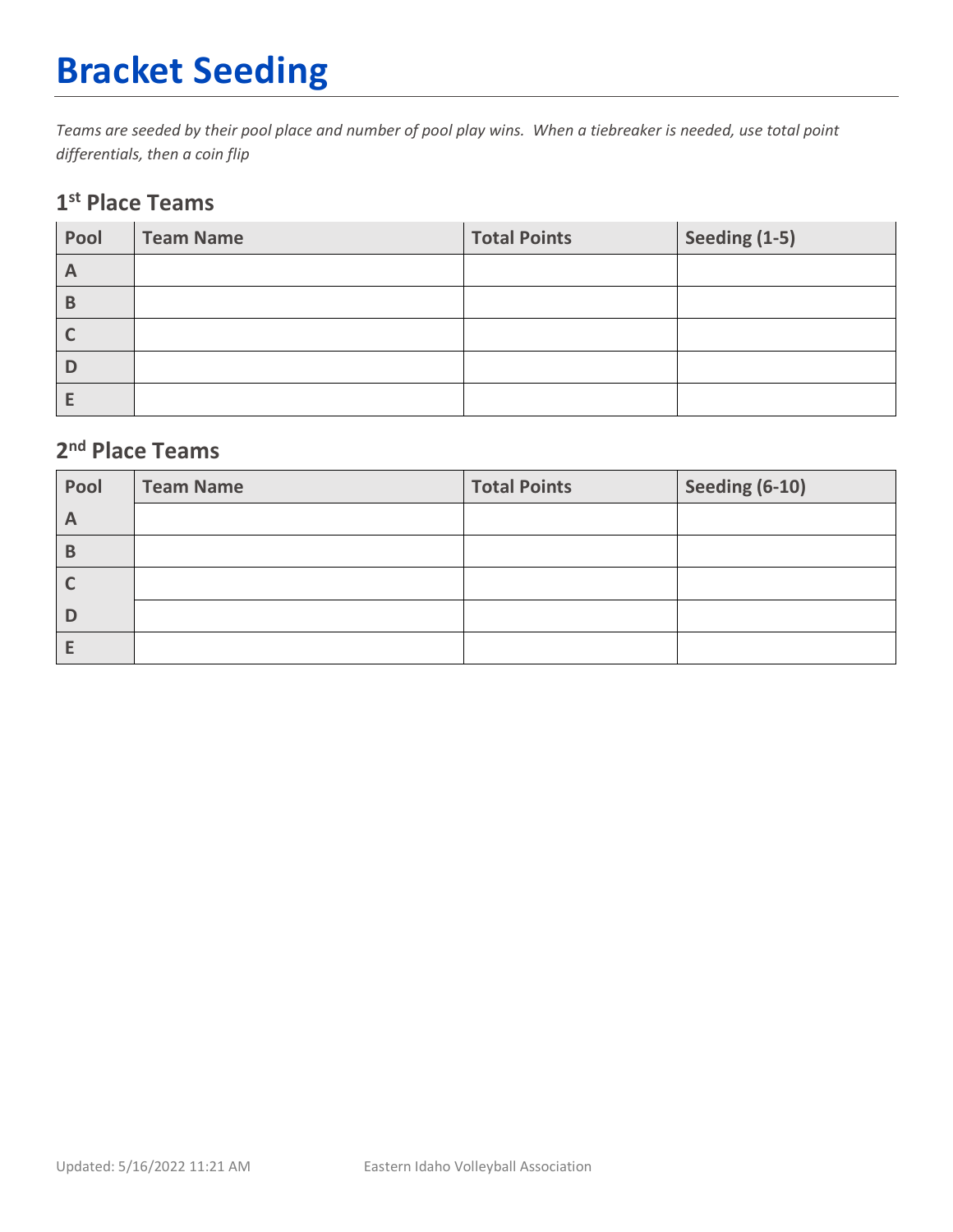## **Bracket Seeding**

### **3rd Place Teams**

| Pool | <b>Team Name</b> | <b>Total Points</b> | <b>Seeding (11-15)</b> |
|------|------------------|---------------------|------------------------|
| A    |                  |                     |                        |
| В    |                  |                     |                        |
|      |                  |                     |                        |
| D    |                  |                     |                        |
|      |                  |                     |                        |

#### **4th Place Teams**

| Pool         | <b>Team Name</b> | <b>Total Points</b> | <b>Seeding (16-20)</b> |
|--------------|------------------|---------------------|------------------------|
| $\mathsf{A}$ |                  |                     |                        |
| B            |                  |                     |                        |
|              |                  |                     |                        |
| D            |                  |                     |                        |
|              |                  |                     |                        |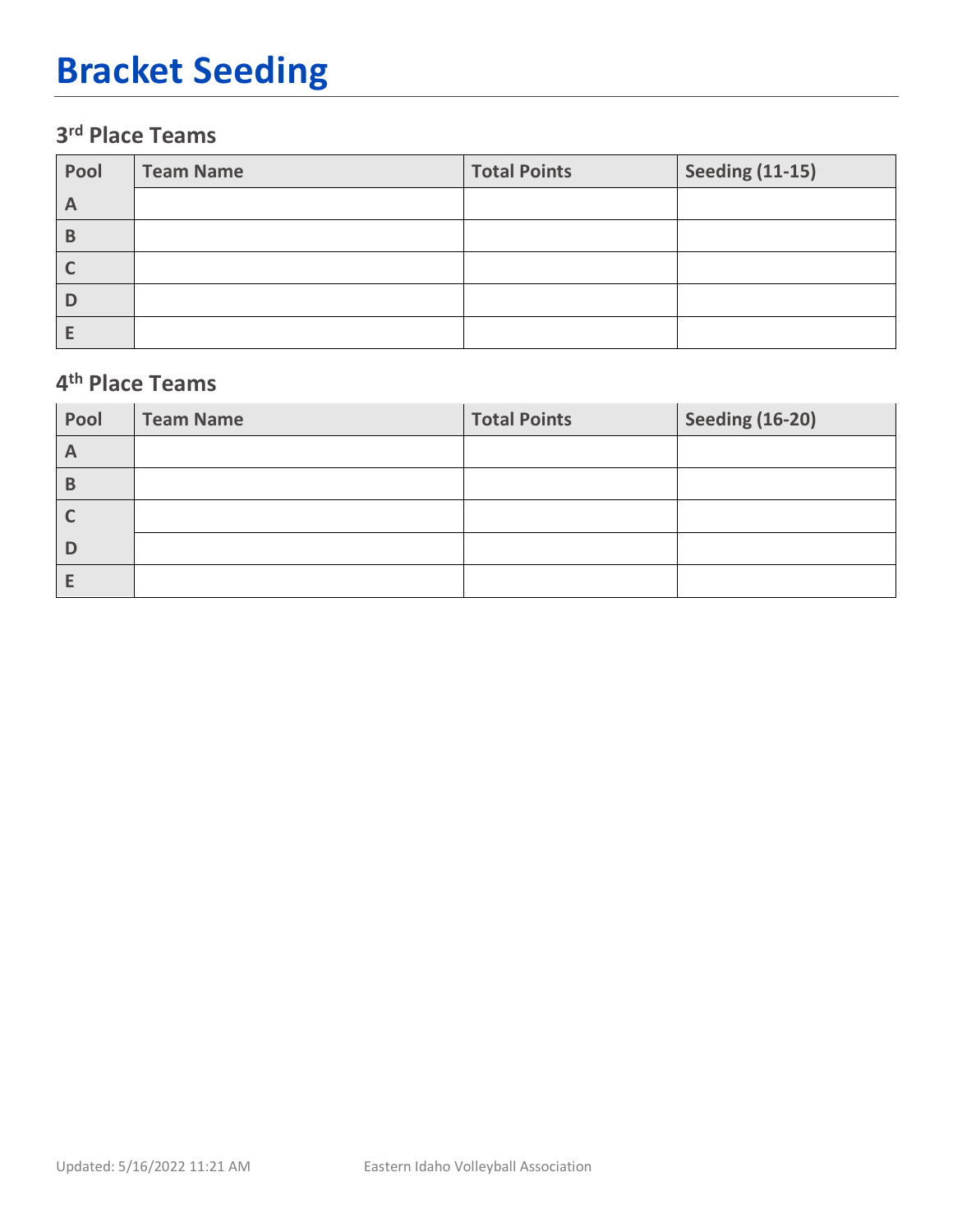### **Gold Bracket Championship**

### **Eagle Rock Middle School**

| (1) Broncos 12 Dahle      |                    |                      |                  |
|---------------------------|--------------------|----------------------|------------------|
| Match 1, Ct. 1            |                    |                      |                  |
| Ref: 5                    | Broncos 12 Dahle   |                      |                  |
| $25 - 11, 25 - 8$         |                    |                      |                  |
| (8) IMUA Debby            |                    |                      |                  |
|                           | Match 5, Ct. 1     |                      |                  |
|                           | Ref: Loser Match 3 | Broncos 12 Dahle     |                  |
| (4) IMUA Nicki            | 25-16, 25-15       |                      |                  |
| Match 3, Ct. 1            |                    |                      |                  |
| Ref: Loser Match 1        | <b>IMUA Nicki</b>  |                      |                  |
| 15-25, 25-12, 15-7        |                    |                      |                  |
| (5) Hornets 12            |                    |                      |                  |
|                           |                    | Match 7, Ct. 1       |                  |
|                           |                    |                      |                  |
|                           |                    | Ref: Loser Match 5/6 | Broncos 12 Dahle |
| (3) Crossfires            |                    | 25-16, 25-20         |                  |
| Match 4, Ct. 2            |                    |                      |                  |
| Ref: Loser Match 2        | Crossfires         |                      |                  |
| $25 - 15, 15 - 7$         |                    |                      |                  |
| (6) Shelley Leckington 11 |                    |                      |                  |
|                           | Match 6, Ct. 2     |                      |                  |
|                           | Ref: Loser Match 4 | Wyoming Wild         |                  |
| (2) Wyoming Wild          | 21-25, 25-22, 7-15 |                      |                  |
| Match 2, Ct. 2            |                    |                      |                  |
| Ref: 6                    | Wyoming Wild       |                      |                  |
| 25-14, 25-10              |                    |                      |                  |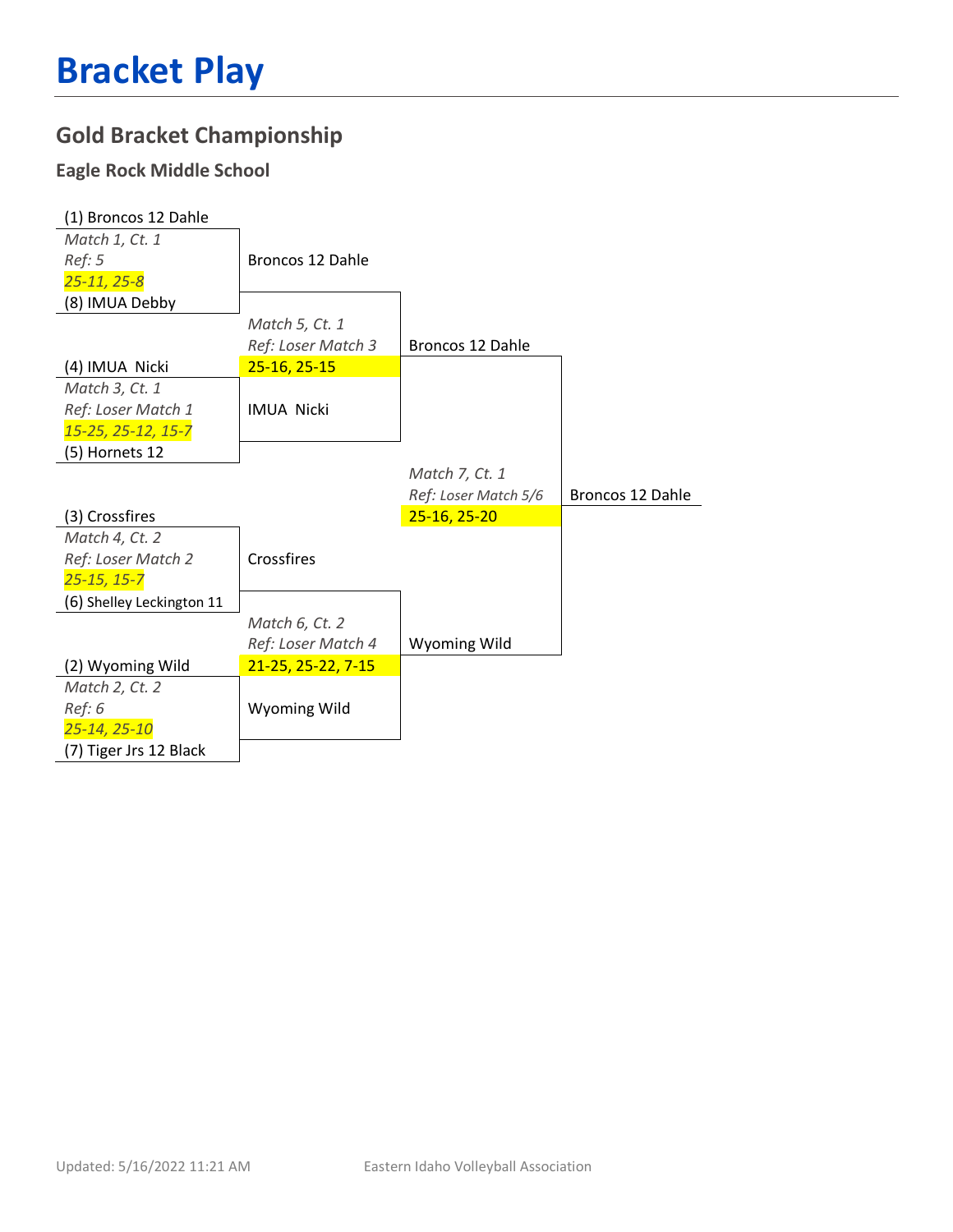### **Silver Bracket Championship**

#### **Skyline High School Aux gym**

| (9) SRVBC Jackson    |                     |                      |               |
|----------------------|---------------------|----------------------|---------------|
| Match 1, Ct. 3       |                     |                      |               |
| Ref: 13              | Grizz 12 Sarah      |                      |               |
| 12-25, 27-25, 11-15  |                     |                      |               |
| (16) Grizz 12 Sarah  |                     |                      |               |
|                      | Match 5, Ct. 3      |                      |               |
|                      | Ref: Loser Match 3  | Pocatello Elite      |               |
| (12) Pocatello Elite | 20-25, 26-24, 11-15 |                      |               |
| Match 3, Ct. 3       |                     |                      |               |
| Ref: Loser Match 1   | Pocatello Elite     |                      |               |
| 11-25, 25-15, 15-11  |                     |                      |               |
| (13) SRVBC Goodwin   |                     |                      |               |
|                      |                     | Match 7, Ct. 3       |               |
|                      |                     | Ref: Loser Match 5/6 | SSCVA 12 Blue |
| (11) SSCVA 12 Blue   |                     | 14-25, 17-25         |               |
| Match 4, Ct. 4       |                     |                      |               |
| Ref: Loser Match 2   | SSCVA 12 Blue       |                      |               |
| $25 - 15, 25 - 17$   |                     |                      |               |
| (14) Declo 6th       |                     |                      |               |
|                      | Match 6, Ct. 4      |                      |               |
|                      | Ref: Loser Match 4  | SSCVA 12 Blue        |               |
| (10) Mt. Borah 12    | 25-18, 25-20        |                      |               |
| Match 2, Ct. 4       |                     |                      |               |
| Ref: 14              | Mt. Borah 12        |                      |               |
| $26 - 24, 25 - 10$   |                     |                      |               |
| (15) Grizz 12 Nikki  |                     |                      |               |